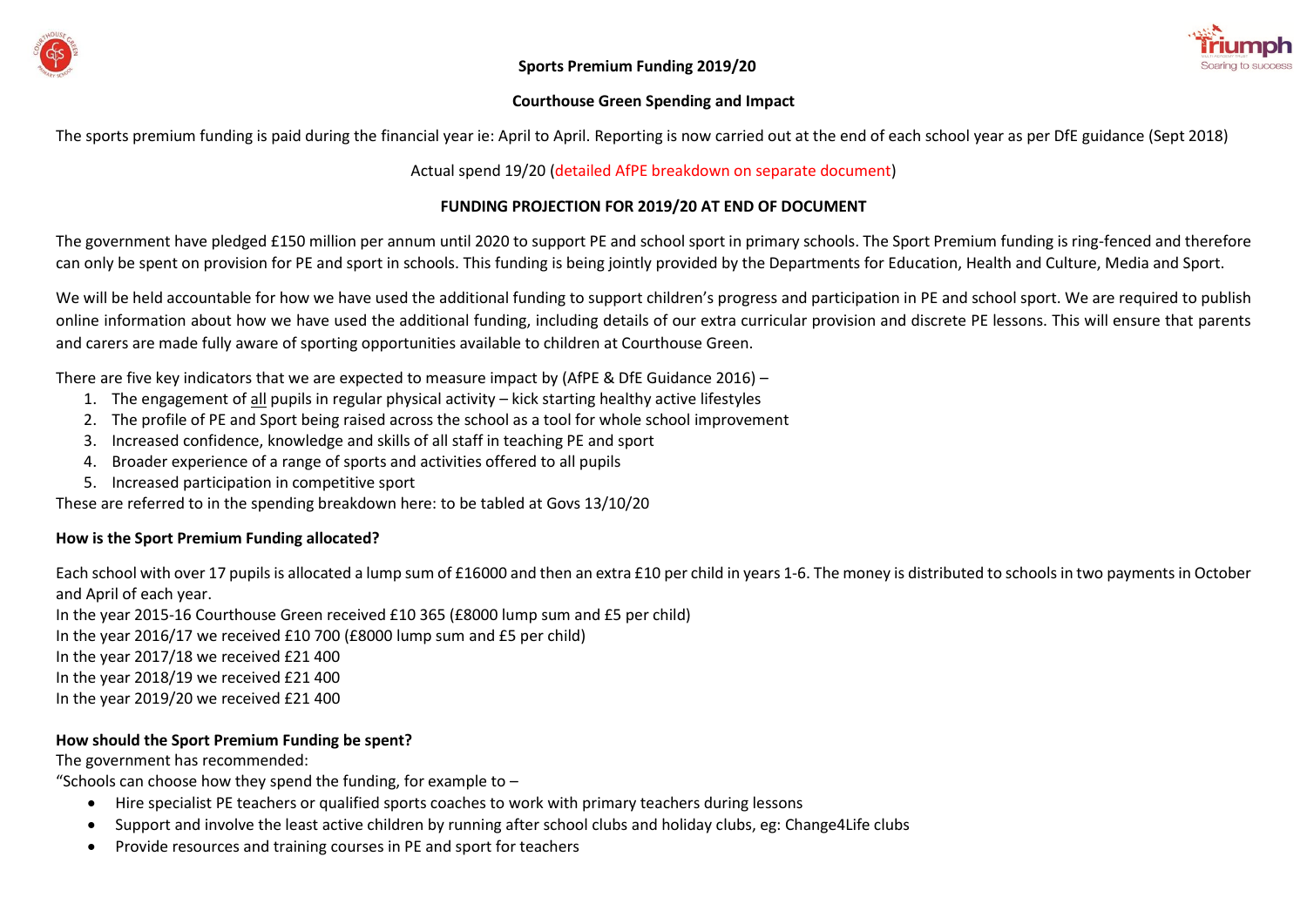- Run additional swimming lessons to top up curriculum provision (help non swimmers reach proficiency)
- Run sport competitions or increase pupils' participation in the Sainsbury's School Games
- Run sports activities with other schools
- Transport to events
- Equipment" (DfE Website)

•

## **How will Courthouse Green spend the Sport Premium Funding?**

## **1. Sustainability**

At Courthouse Green we aim to use this money to create a sustainable curriculum for all children. In previous years, 2014/15/16, we spent money working on upskilling teachers in their delivery of PE lessons. Staff feedback was that it really helped to focus their teaching and was helpful for non specialists. We worked hard to ensure that our schemes of work progressed from one year in to the next and had relevant assessment grids that teachers could easily use following guidance from the PE lead in the school. However, we felt that our curriculum focused too heavily on sports and developing knowledge of games or techniques for each curriculum area and not enough on fundamental movement skills – the basic building blocks for successful physical performance. This was resulting in a 'gap' in terms of assessment outcomes that showed children who were naturally talented were excelling and those who struggled were making minimal progress. We considered whether we needed a new approach to our teaching and eventually decided to invest our time and monies in having 'Real PE' at Courthouse Green. Real PE is a curriculum designed by Create Development and focuses entirely on developing the FMS aspect alongside the more holistic aspects that PE and sport bring to children – being creative, developing resilience, sportsmanship, encouraging others and pride in individual progress. The idea being that through the dedicated warm up activity that is closely linked to skills sessions, the children will excel in the games activity attached to each unit of work. Children have made progress through the skills sessions and the 'COGS' work on personal development has been successful, in the years since we implemented Real PE, the COGS now mirror our school core values. Stewart Pearl has also completed the Real Gym course so that we can once again add in gymnastics to our new curriculum when COVID restrictions permit indoor PE work. The new curriculum has enabled Stewart Pearl to work closely with teachers and TA's alike in quality assuring delivery across school. Further training has been given to staff prior to February half term (2020) and regular reviews of all staff support will continue in the Autumn term of 2020, with Kate and Stewart also working with teachers to address specific areas of the curriculum as requested by teachers, consequently, staff have commented that they feel more confident in delivery when able to work at their own pace as a year group with specialist support. Antony Spellman will take over the responsibility for curriculum PE & swimming from September 2020.

This year we have also been able to assess consistently. This is as a result of the framework provided by Real PE that is easy to follow for non specialists. Staff have been able to make judgements on skill levels and progression quickly and with ease, they will also find it easier to set targets and report on PE at the end of the year.

We appointed an experienced sports specialist for September 2019 to deliver PPA PE lessons and extra curricular activity across school. This is a positive move that will see our children have greater opportunity to compete in a wider variety of sports and while Stewart's salary does not come from Sports Premium Funding, his appointment is recognised here for the anticipated impact that his contribution will have on extra curricular provision, addressing the School Sport and Activity Plan agenda and raising achievement.

# **2. Participation**

Courthouse Green aspires to engage as many children as possible in extra curricular activities. Because of this, we carefully monitor how many children take part in clubs and represent their class and / or the school. Accordingly, we are able to target any children who have not participated in extra curricular activity or competitive activity for the spring and summer term. 2018/19 participation in after school clubs was at 76% which is slightly down on the previous years' 78% - due to COVID 19 our extra curricular provision ended abruptly when schools moved to partial opening nationally. At the point of closure, we had 59% of children participating. It is our aim to continue this high level of provision and to improve uptake for the year 20/21 by offering further opportunities at lunch time and after school.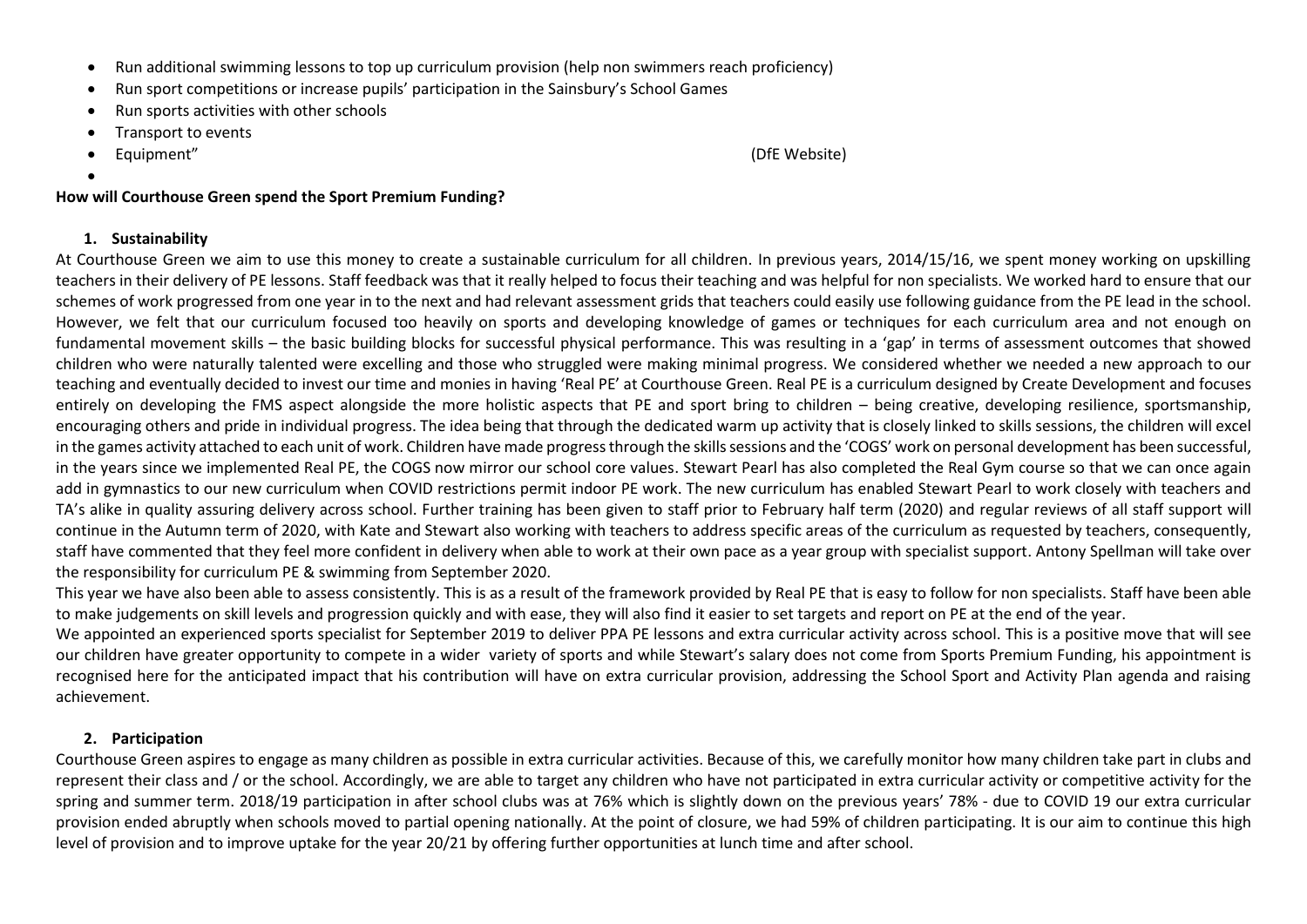We have used a significant amount of our funding last year to employ external coaches (Sports 4 All) to run lunchtime and after school activities, we extended this provision further by working with Coventry Sports Foundation to run after school clubs at Centre AT7 in swimming, dodgeball, cricket, climbing and football over the year. We have also used Sports for All to target children at lunchtimes who would often prefer not to be active or cannot attend after school clubs (lots of children have to attend Mosque/Arabic school or return home with childminders or taxis and are unable to attend despite wanting to). The children have been able to broaden their experiences by participating in these clubs and have become more enthusiastic about PE and sport. After school clubs continue to be part of our school rewards system and we look forward to another year of the Collaboration Cup with the emphasis very much being on children competing as a class team to earn points by participating in after school clubs and representing the school / their class in activities – these will then be combined with the attendance and punctuality points to stake a claim for the Collaboration Cup each term. We hope that staff and parents continue to take part in events as part of the cup initiative and help to further raise the profile of sport and competition in the school. We have also participated in school games events in rugby, football, indoor athletics, boccia, archery, endball, indoor curling, gymnastics, netball and dodgeball. We have also sustained links with One Body One Life (2x 10 weeks courses and delivery in PE lessons as well as delivery across Reception classes) to maintain the profile of our work on healthy lifestyles. In addition we have also reviewed the PHSE curriculum for 19/20 and now start the year with a healthy lifestyles unit across school that will feed in to assembly time and also give opportunity for whole school activity.

At the time of COVID restrictions being enforced – we were on track to achieve Silver School Games award and there was a possibility of achieving Gold. We endeavour to achieve Silver in the year 20/21 through the Virtual School Games program (Stewart Pearl is co-ordinating). Swimming was also unable to be progressed from the previous school year as we were due again to have Elite Sports provide swimming provision in the Summer Term. This has been re-scheduled for Autumn 2020 and the catch up sessions (July 2021) will be funded via Sports Premium.

#### **3. Excellence**

It is our aim that improved teaching this year and the adaptation of our quality assurance process – with Antony and Stewart ensuring that all staff deliver high quality PE, that we produce children who are competent sports people and have a thorough understanding of healthy lifestyles. Children have also had extensive opportunities to learn about healthy lifestyle and benefits of exercise. This has been achieved through Real PE COGS and the PHSE scheme of work on healthy living. The school will also be working alongside Food For Life, School Nursing, Groundworks and One Body One Life as well as several mental health support practitioners for both adults and children, in order to combat the recent finding on obesity and inactivity among our community and in particular our current cohort of children. Year 1 -6 all know that an increase in heart rate through exercise is beneficial to well-being (evidenced in PE lessons and through pupil voice questionnaire) 96% of children asked stated that they enjoyed PE lessons and sport. Children also stated that they thought they were 'better at team work'; 'stronger'; 'healthier' and 'more confident' since taking part in PE this year.

#### **Impact of Sports Premium Funding**

We believe that PE and Sports provision at Courthouse Green is outstanding because:

- Funding has ensured greater participation beyond lesson time in a wider range of sports
- Progressive, broad and exciting PE and Sports curriculum ensures all children enjoy and participate in all lessons
- Staff expertise and specialist subject knowledge enables children to make accelerated progress within lessons
- Effective use of resources and assessment systems ensure that lessons are pitched appropriately to ensure maximum progress is made within a lesson We have evaluated the impact of our funding and found many positives but also highlighted clear areas for us to work on during this school year.

#### Findings from 2019/20:

Staff voice:

- All staff state that children really enjoy PE!
- 'Real PE is amazing! I feel like I know exactly what I'm doing' Yr 2 teacher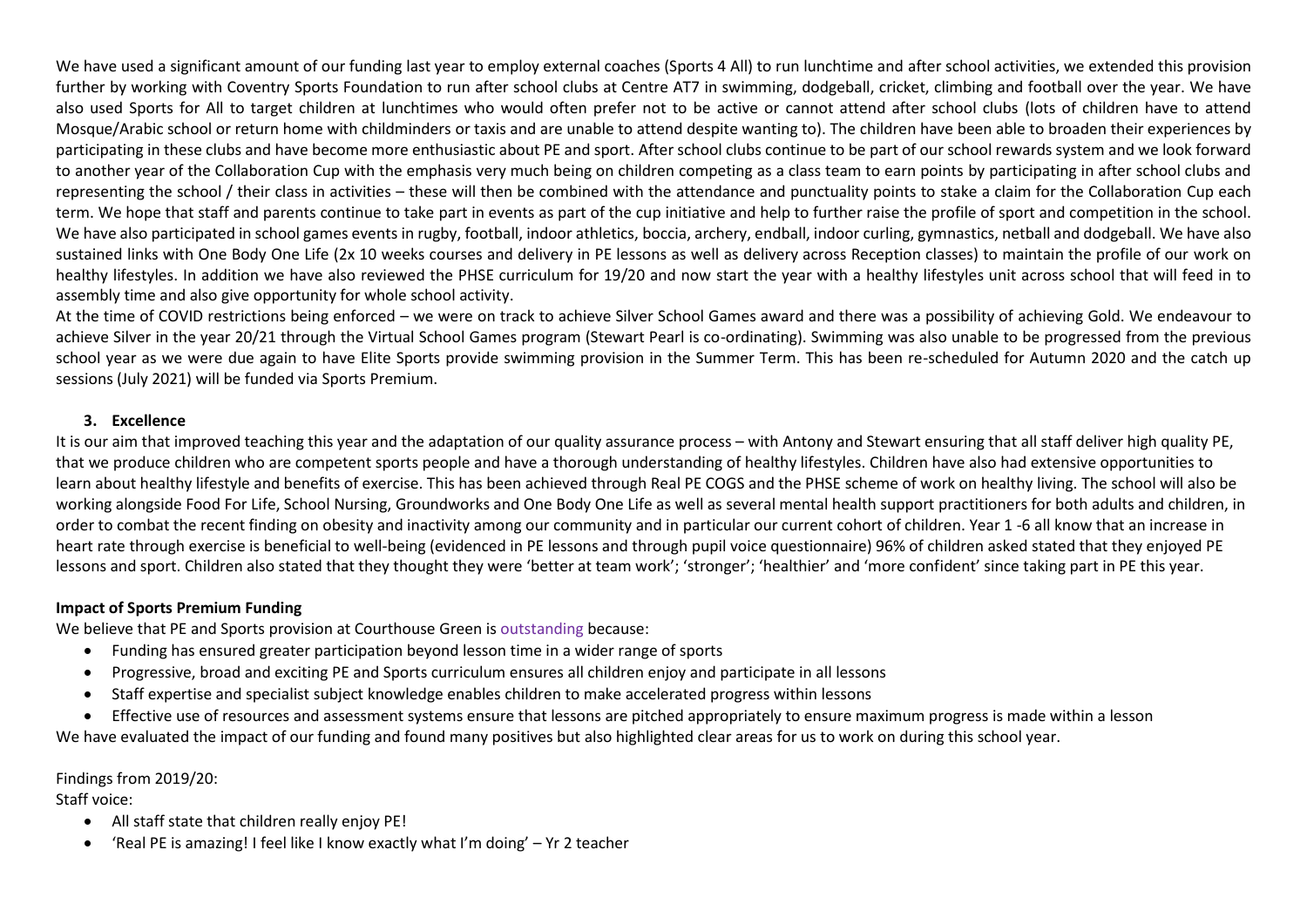- 'The skills cards mean that children can work at their own level and I don't have to worry about whether I'm pushing them far enough my differentiation is all set up for me' – Yr 6 teacher
- 'I can see really clearly with Real PE which children need to work harder on fitness or co-ordination, it is really obvious and I feel I have the resources to address it now' – year 3 teacher
- 'When I assess using the cards and sheets, it's obvious now who can't manage certain levels, before I was trying to see where they were all at and was overwhelmed' – yr 3 teacher
- Staff expertise has improved thus ensuring accelerated progress within the lesson for all children 'Having you and Luke in to observe and offer ways to improve the lesson has been a massive help' – Yr 1 teacher
- 'Watching you and Luke use the resources for Real PE really helped me get my head round how to organise everything and get the best out of the children' Year 5 class teacher
- Teachers feel more confident in organising a practical lesson
- I understand more how warm up and activity is all related to skills work Yr 4 Teacher

# **Plans going forward for 2020/21–**

- Continue to identify areas of Real PE that teachers would like further support with (including CPD catch up for new staff) and Quality Assurance of Assessment and COGS work across the school by Antony Spellman & Stewart Pearl
- Maintain after school / lunchtime opportunities 83% Participation for end of year
- Reintroduce lunch time Collaboration Cup competitions and aim for Silver Games mark by entering 'B' teams in school games comps.
- Increase activity sessions at lunch time in order to achieve 60 minute activity benchmark on 2/5 days
- Review Healthy Lifestyles aspect of PHSE curriculum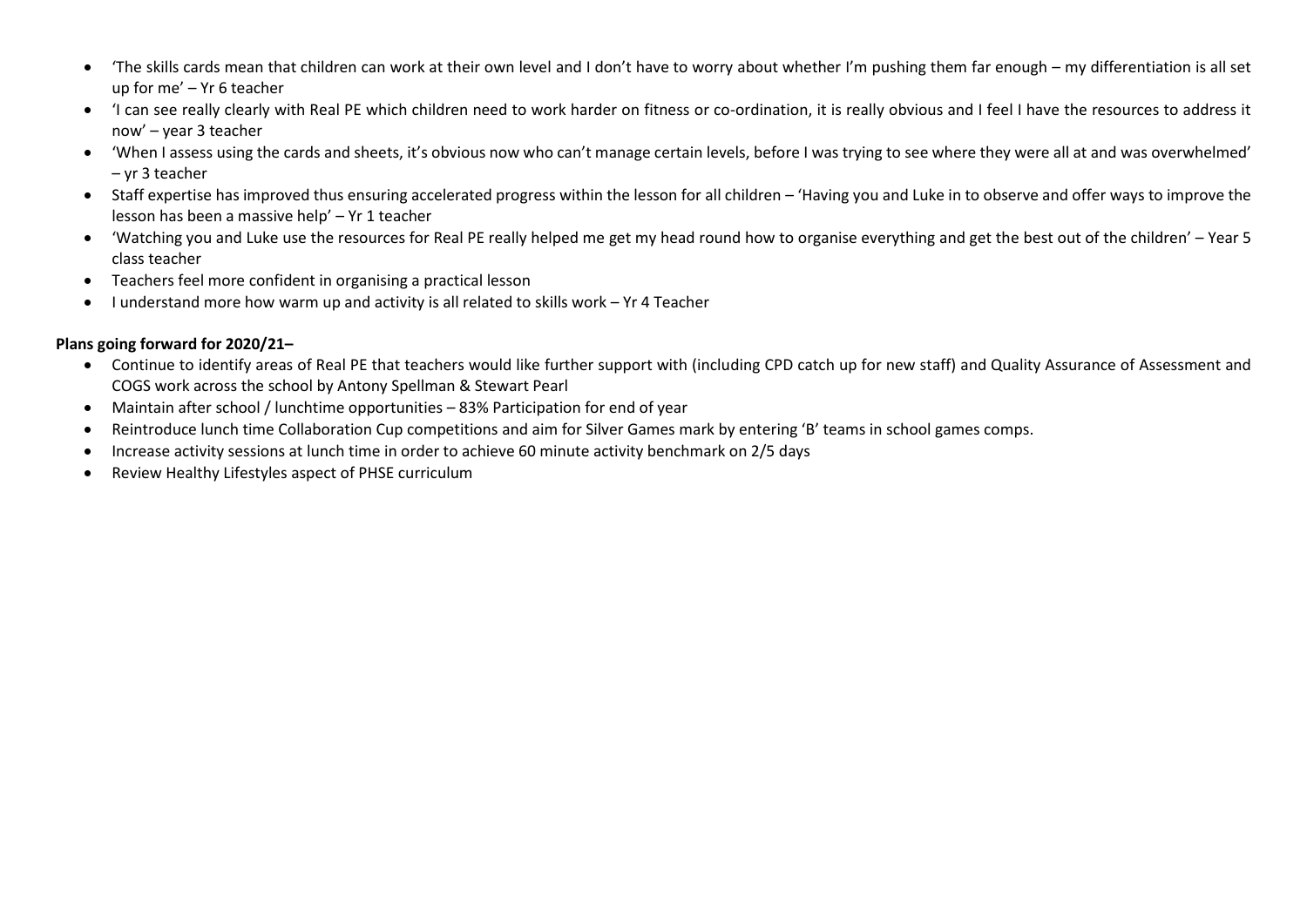| Action                                 | Cost                  | Key            | Impact                                                                                                                                         |
|----------------------------------------|-----------------------|----------------|------------------------------------------------------------------------------------------------------------------------------------------------|
|                                        | Projected<br>(actual) | Indicator      |                                                                                                                                                |
| Sports 4 All extra<br>curricular clubs | £4500                 | 1,4 & 5        | Continued club provision 5x week                                                                                                               |
| Prosperity Award                       | (1100)<br>£5850       |                | 3 Laurel to take part in targeted programme developing collaborative skills and mental health - considerable impact on behaviour and academic  |
|                                        | ((2700)               | 1, 4 & 5       | progress.                                                                                                                                      |
| AT7 partnership - pitch                | £2700                 | 1, 4 & 5       | 180 CHILDREN TARGETED - catch up with swimming competency and use 3G sports pitches/sports hall for after school clubs. 30 additional children |
| hire                                   | (300)                 |                | have learned to swim. 150 children have used facilities to attend sports clubs at AT7.                                                         |
| AfPE membership                        | £176                  | 3              | CPD and case study review for staff. Latest H&S updates.                                                                                       |
| Transport to competition               | £100                  | 5              | Children have no barriers to competition                                                                                                       |
| <b>Community Fitness Day</b>           | £120                  |                |                                                                                                                                                |
| <b>WASPS Netball Comp</b>              | £50                   |                |                                                                                                                                                |
| Cov school sports                      | £375                  |                | Access to competition for children and to support application for Bronze Games Mark                                                            |
| partnership (School                    | (400)                 | 1, 2 & 5       |                                                                                                                                                |
| Games)                                 |                       |                |                                                                                                                                                |
| Real PE training for all               | £2175                 | 3              | Confidence to deliver                                                                                                                          |
| staff                                  |                       |                |                                                                                                                                                |
| Jasmine license                        | £500                  | 3              | Technical support for Real PE / staff delivery                                                                                                 |
| Equipment for                          | £2500                 | $\overline{4}$ | Broaden provision and range of activity                                                                                                        |
| extracurricular provision              | (2164)                |                |                                                                                                                                                |
| Dance Instructor                       | £270                  | 1,4 & 5        | Broaden provision and range of activity                                                                                                        |
|                                        | (270)                 |                |                                                                                                                                                |
| Elite Swimming Pool Hire               | £2500                 |                | Year 3 and 4 swimming lessons and yr 6 catch up swimming - Summer Term - all children able to swim at end of intensive two week course with    |
|                                        |                       |                | pool on site.                                                                                                                                  |
|                                        |                       | 1&4            |                                                                                                                                                |
|                                        | £4500                 |                | Initial set up cost including plumbing outdoor water supply and electricity hook up, plus additional energy cost: £1070 for water and £995 for |
|                                        | (0)                   |                | electricity.                                                                                                                                   |
| Total                                  | £26, 266              |                |                                                                                                                                                |
|                                        | (10055)               |                |                                                                                                                                                |
| <b>Available Funds</b>                 | £33871                |                |                                                                                                                                                |
| (including carry over                  | $(23,816 -$           |                |                                                                                                                                                |
| from 18/19)                            | carried to            |                |                                                                                                                                                |
|                                        | 2020/21)              |                |                                                                                                                                                |